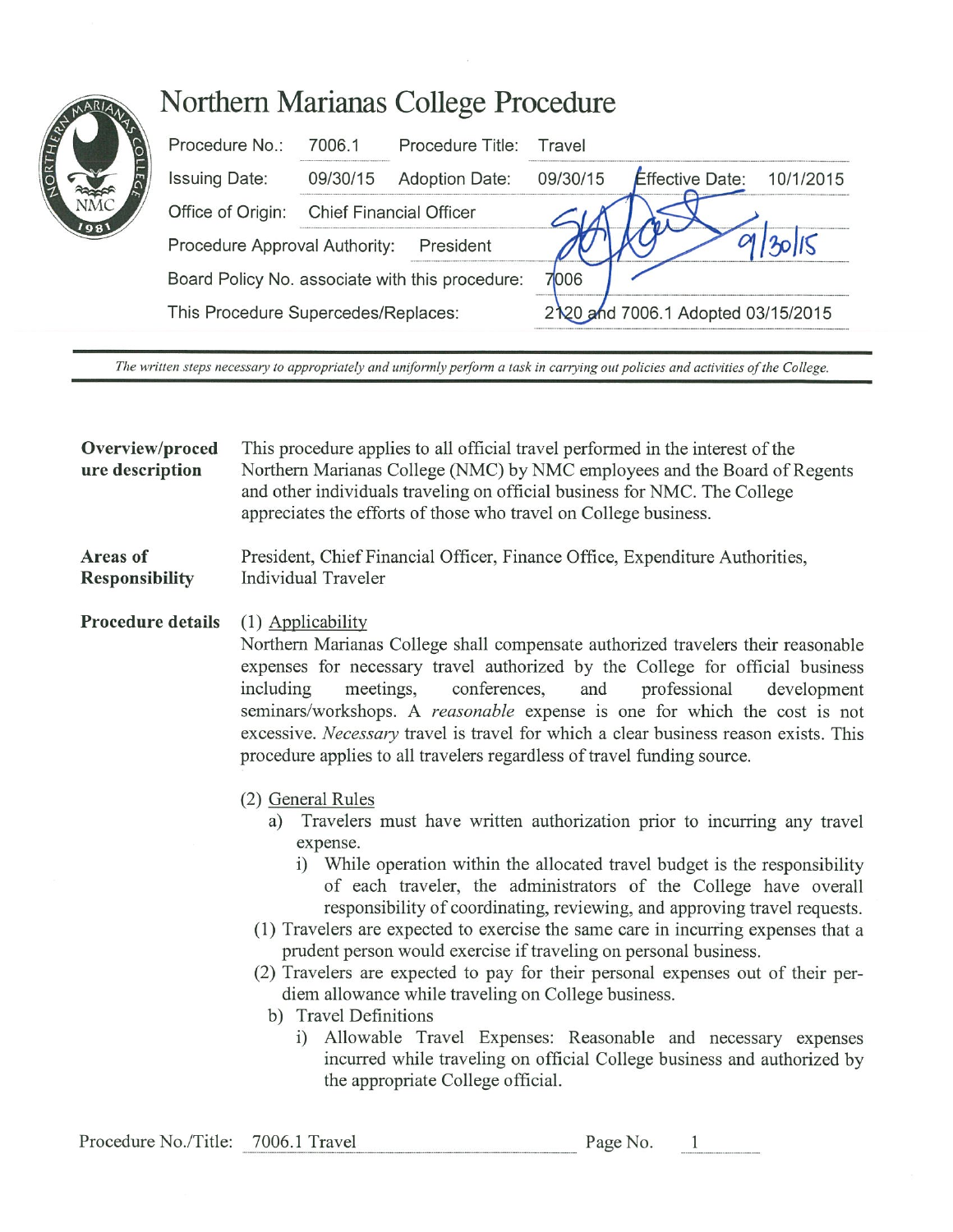- ii) Traveler: An individual authorized to travel on official business including NMC employees, Board of Regents members, students, consultants, or other individuals authorized in writing, as applicable.
- iii) Individual Travel: Travel conducted by an individual traveler alone.
- iv) Group Travel: Travel conducted by group of two or more persons for the purpose of attending the same official business function.
- v) Unauthorized Traveler: An individual who is not on official College business and for whom a clear business reason does not exist to necessitate travel but is sharing travel accommodations with an authorized traveler. Any costs associated with unauthorized travelers will be disallowed.
- vi) Authorizing Office: As described in Part 3(c).
- c) The Traveler is responsible for expenses over the limits established in this procedure. NMC will not pay for excess costs resulting from circuitous routes, voluntary delays, or luxury accommodations, travel expenses, or services unnecessary or unjustified in the performance of official business. The College will pay only those expenses essential to the transaction of official business as outlined in Part  $4(a) - (d)$ .
- d) Frequent Traveler Programs. Any frequent traveler benefits received from a travel service provider in connection with official travel may be retained for personal use, if such items were obtained under the same conditions as those offered to the general public and at no additional cost to the College. However, travel is subject to NMC Procurement Regulations (NMIAC § 95-50), and traveler may not select travel service provider based on whether it provides frequent traveler benefits.
- (3) Travel Authorizations
	- a) All travel shall be authorized with an approved Travel Authorization (TA). Situations requiring emergency official travel shall be permitted upon approval of a written justification.
	- b) The TA form used by Northern Marianas College requires the purpose, justification and all the appropriate signatures to be completed prior to any travel. The following documents must be attached to the TA:
		- i) Justification memorandum for the travel;
		- ii) Itinerary (schedule of departure, arrival, and destination(s));
		- iii) Estimated cost to include airfare, ground transportation, per diem allowance, and any other miscellaneous expenses; and
		- iv) Documentation of invitation, meeting confirmation, or conference agenda, if applicable, or other business purpose.
	- c) All travel authorizations will require approval in advance by the approving official as indicated in Part  $3(c)(i)-(v)$  below. This authorization certifies that the expenses are proper and within the scope of the budget to be charged. Any unanticipated expenses that were not authorized in advance will be subject to approval upon closing out of the TA by the appropriate College administrator as described below, and reimbursement will only be

| Procedure No./Title: 7006.1 Travel Revised 9/30/2015 | Page No. |  |
|------------------------------------------------------|----------|--|
|------------------------------------------------------|----------|--|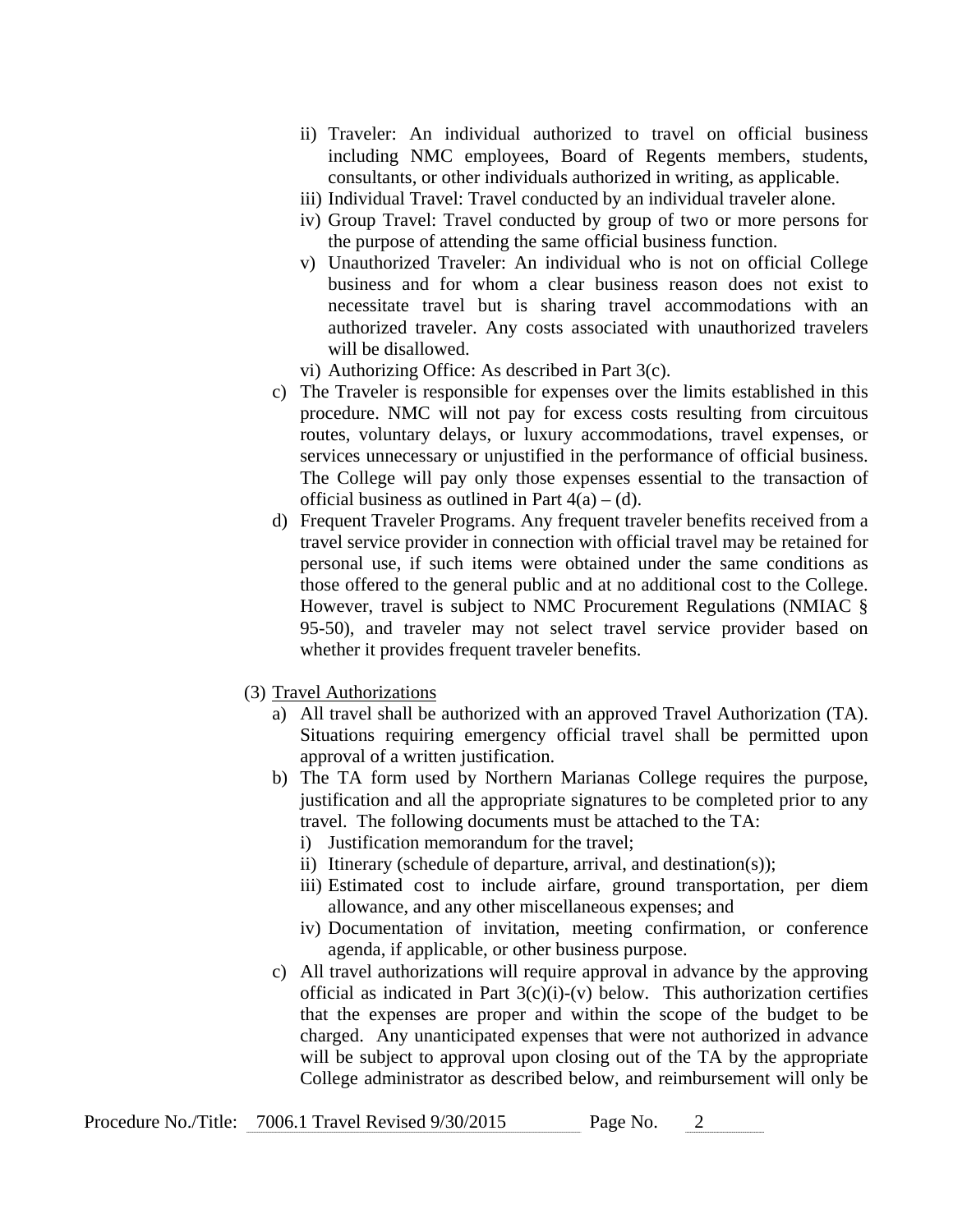made upon the submission of relevant receipts or documentation.

- i) All travel within the CNMI by NMC employees, students, consultants, official guests and others shall be first authorized by the department head and concurred by the expenditure authority and division head;
- ii) All travel outside the CNMI by NMC employees, students, consultants, official guests and others shall be requested by the department, concurred by the expenditure authority and division head (if different), and authorized by the President;
- iii) All travel (within and outside the CNMI) by those administrators reporting directly to the President shall be concurred by the expenditure authority (if different) and authorized by the President or authorized designee.
- iv) All travel (within and outside the CNMI) by the President and Board of Regents members, other than the Chairperson of the Board of Regents, requires the authorization of the Chairperson of the Board of Regents or his or her authorized designee and shall be concurred by the expenditure authority (if different).
- v) All travel (within and outside the CNMI) by the Chairperson of the Board of Regents shall be authorized by the Vice Chairperson of the Board of Regents or his or her authorized designee and shall be concurred by the expenditure authority.
- d) Requests for travel within the CNMI shall be submitted to the department, division head, or the President as indicated above no later than five working days prior to the travel date. Requests to travel outside of the CNMI shall be submitted to the appropriate authority no later than 10 working days prior to commencement of travel, except for in extenuating circumstances for which additional justification is required.
- e)
- f) TAs shall not be issued for any traveler if there is an outstanding voucher or if an outstanding expense by the traveler has not been verified. Exceptions to this rule may be made at the discretion of the President or the Chairperson of the Board of Regents, as appropriate, with justification.
- g) TAs may be amended only upon approval by the approving official. A justification for the amendment must be attached. Any diversion from what was specified on the approved TA must be presented as an amended TA and shall be approved by the appropriate approving officials pursuant to Part 3(c) in advance when possible. Amendments to TAs must be in the interest of NMC.
- h) Travel Authorizations with No Expense to NMC. Travel sponsored by organizations other than NMC for travelers representing NMC must be approved with a travel authorization showing zero travel expense. All travel performed by travelers representing NMC at the expense of agencies other than NMC must be in the interest of NMC.
- i) Travel Authorizations for reimbursement of travel costs to NMC by third parties. Travel sponsored by third parties other than NMC must be

| Procedure No./Title: 7006.1 Travel Revised 9/30/2015<br>Page No. |  |
|------------------------------------------------------------------|--|
|------------------------------------------------------------------|--|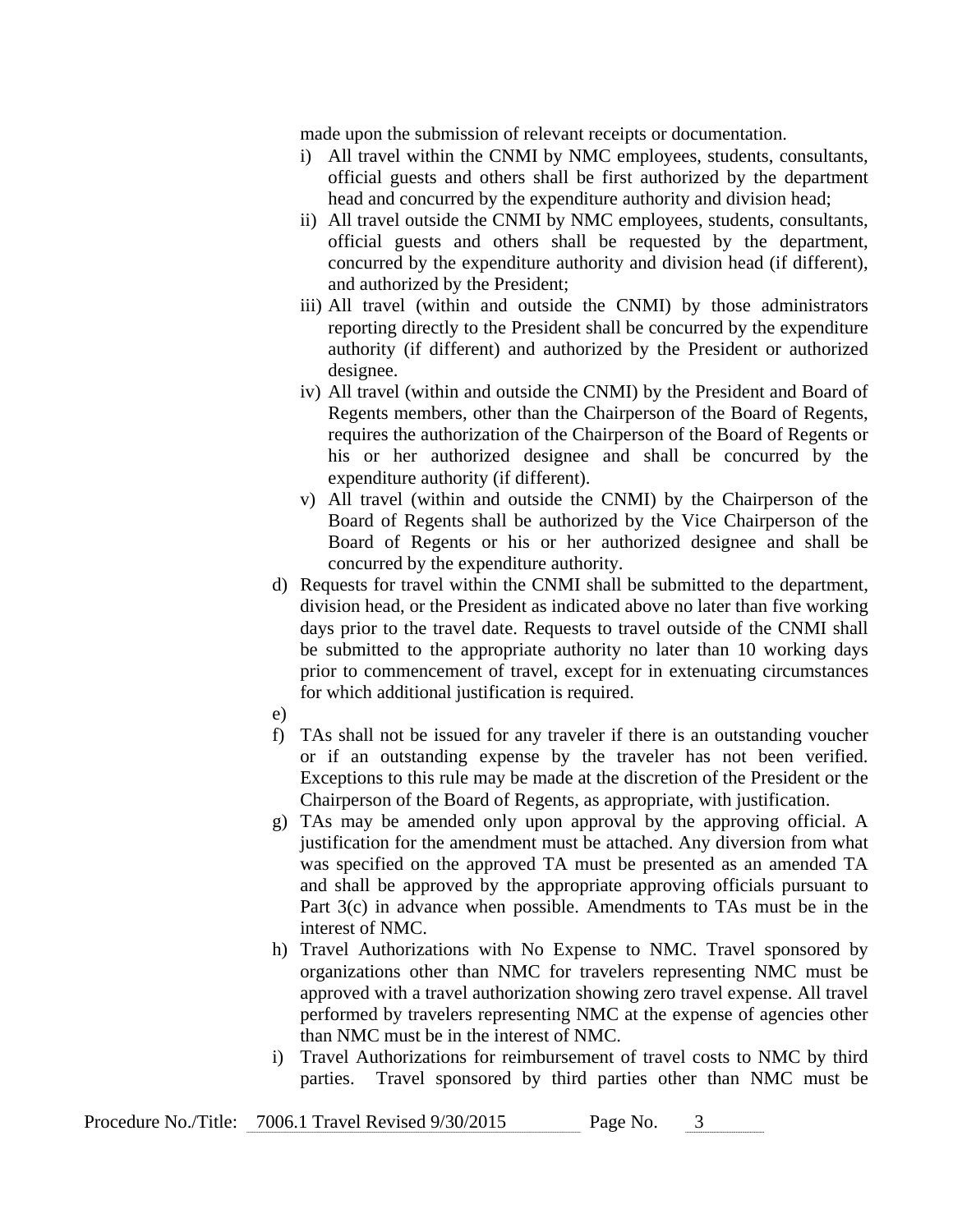approved with a TA indicating the type of travel expense and amount to be reimbursed. Documentation of this agreement from the third party indicating the types of travel expenses and amount to be reimbursed must be attached to the TA. Those travel expenses not reimbursed will be indicated on the TA.

## (4) Allowable Travel Expenses

Expenses anticipated in the fulfillment of official travel may include the following:

- a) Transportation Expense
	- i) The traveler is expected to select the most direct and economical route and mode of transportation. Should the traveler select an indirect or less economical route, any extra costs incurred will be borne by the traveler, and reimbursement will be based on such charges as would have been incurred traveling the most direct and economical route. Travel routes other than what was authorized shall be allowed if it will not incur additional expense to NMC.
	- ii) Public Carrier
		- (1) The expense of traveling by air will be allowed on the basis of cost. The traveler is expected to use the coach or economy fare.
		- (2) The traveler must obtain three quotations from a qualified provider for the most economical airfare possible considering expense, time, and convenience.
		- (3) When a traveler prefers a higher class than that authorized for purchase, the traveler must pay the incremental difference.
		- (4) NMC will not reimburse travelers for tickets purchased with frequent flyer miles.
	- iii) Privately Owned Vehicle
		- (1) If travel by private vehicle is performed, travel must be preauthorized by the authorizing official. Upon proper completion of the form and approvals, the traveler will be reimbursed for actual miles driven determined from odometer readings at the current allowable rate as published by the Internal Revenue Service (IRS). Revised rate will become effective the first day of the month following IRS announcement of effective date. Rate adjustment will not be retroactive. The rate will be based on the date the travel was performed.
		- (2) Use of Privately Owned Vehicle for non- official travel purposes (i.e. employees on the island of Saipan who use a private vehicle for approved official purposes) will not be required to complete a Travel Authorization but will be subject to a separate procedure.
		- (3) Travelers driving privately owned vehicles must have a valid driver's license.
		- (4) Privately owned vehicles used for official NMC business must be registered and insured, at no expense to NMC, for personal liability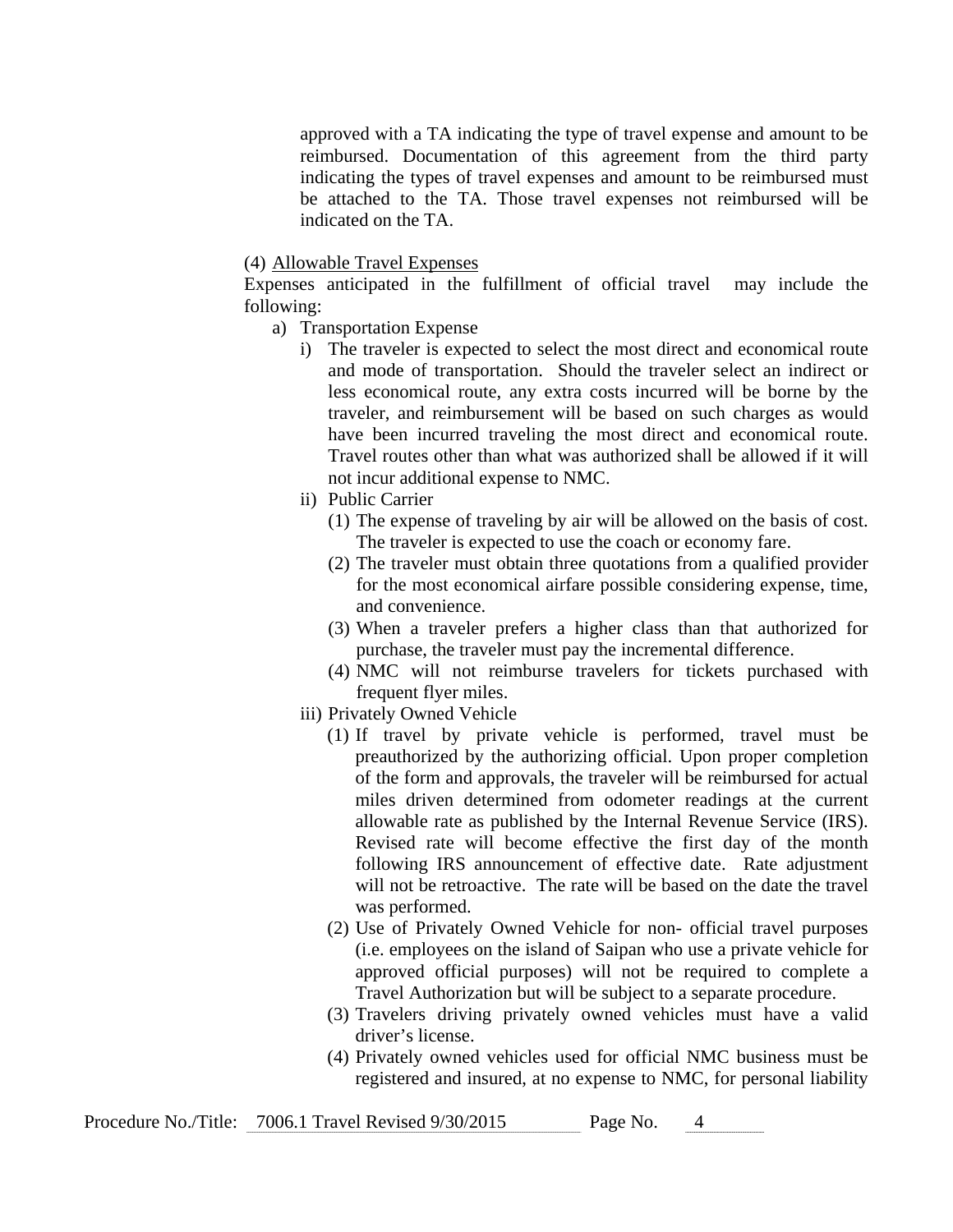and property damage at the minimum level required by law.

- iv) College-Owned Vehicle
	- (a) A College-owned vehicle must be used if available before ground transportation allowance will be approved. Only if a College-owned vehicle is not available will travelers be approved to receive ground transportation, including car rental.
	- (b) Arrangements for use of College-owned vehicles for travel must be made with the employee's Department Head (for employees) and appropriate vehicle custodians. Non-employees must be cleared by the Human Resource Office and appropriate vehicle custodians. All use of College-owned vehicles is subject to the provisions of 1 CMC § 7406.
- v) Ground Transportation
	- (a) Actual expenses for ground transportation that the College determines are necessary and reasonable are allowed, including but not limited to car rental, car rental liability insurance, parking, taxi, bus or other public transportation, tolls, fuel, and tips for taxi or shuttle service. For all travelers, ground transportation within the CNMI requires the approval of the appropriate College administrator after approval by the employee's immediate supervisor. All ground transportation outside of the CNMI requires the approval of the President.
	- (b) Individual Travel
		- (i) Up to \$30 per day for ground transportation will be advanced per individual traveler, unless a greater amount is determined as necessary for the circumstances in Part  $4(a)(v)(b)(ii)$  and  $4(a)(v)(c)$  based on evidence provided.
		- (ii) In certain circumstances the traveler may find it necessary to rent a car. Specific authorization for use of a rental car by the approving official is necessary in advance. If a compact car is not available, the next higher class may be rented subject to prior justification and approval. Receipts for car rental are required to be submitted subsequent to the completion of travel. NMC will not pay car rental agencies directly.
	- (c) Group Travel
		- (i) When it is deemed in the best interest of the College, when a group of two or more persons is traveling together on College business incurs joint expenses that will be funded from the same source, all ground transportation expenses shall be paid and reported by one traveler. Ground transportation will be issued to only one traveler in the group in the form of an advance to pay for the cost of the ground transportation. No other traveler in the group will receive any funds for ground transportation expenses.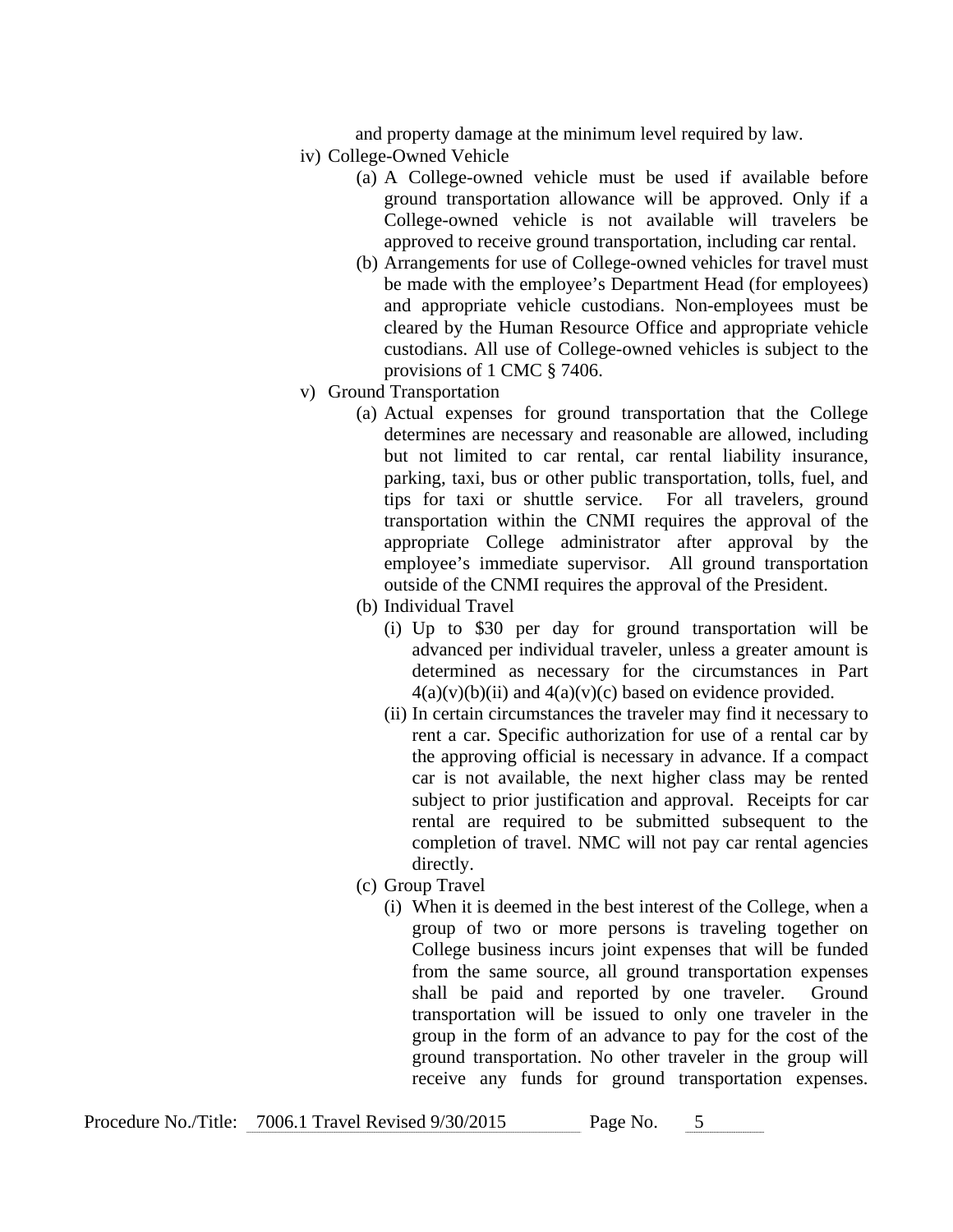Exceptions to this (including without limitation when group travelers will not lodge in the same location) may be justified in writing and approved by the President. The traveler who receives the advance for the rental of the vehicle must rent the vehicle or be liable for the reimbursement of the funds to NMC. Receipts for the vehicle rental must be submitted to NMC to certify the rental.

- (d) Insurance for collision damage and liability shall be paid by NMC for official travel requiring the use of a rental vehicle as authorized on the TA. Travelers are required to obtain collision damage and liability insurance when renting or otherwise obtaining a vehicle. Costs related to damages to or malfunctioning of rented vehicles (and other vehicles damaged in an accident in which a NMC Traveler is at fault) may be paid by NMC up to the minimum deductible amount shown in the rental contract for the location.
- b) Per Diem Expense
	- i) The maximum amount of per diem allocated for individual travelers is determined by the approved destination of official business. For travel outside of the CNMI, per diem will be calculated in accordance with the scale set by the federal government as outlined in the Federal Travel Regulations in 41 CFR Chapters 300 to 304. For travel within the CNMI, per diem will be calculated at the rate set by the CNMI Government. The per diem rate will cover lodging, meals, and incidental expenses.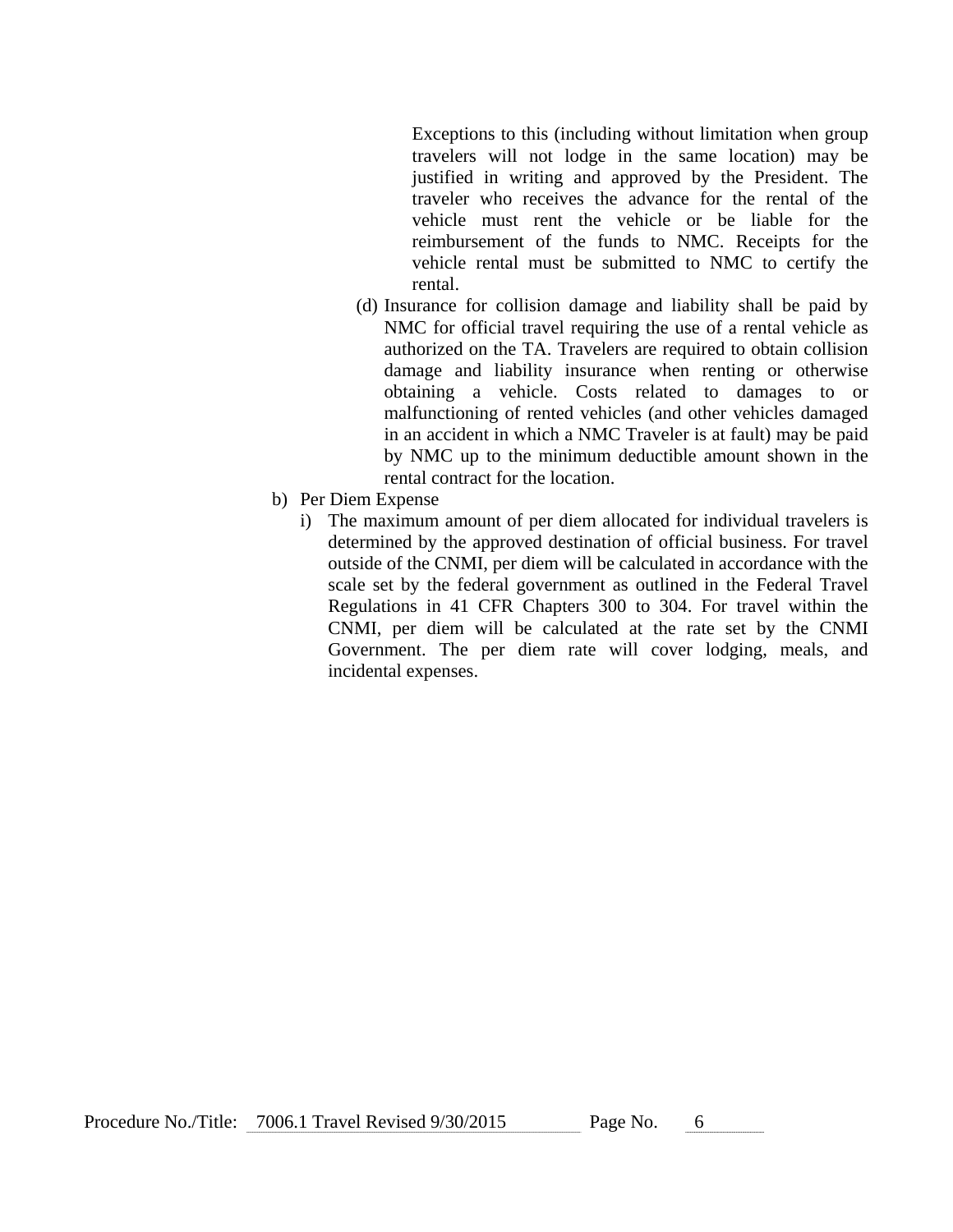| For travel<br>in                                                                           | Rates set by                                                                                                                                     | For per diem and actual expense see                                                                                                                                                                                                                                       |  |  |
|--------------------------------------------------------------------------------------------|--------------------------------------------------------------------------------------------------------------------------------------------------|---------------------------------------------------------------------------------------------------------------------------------------------------------------------------------------------------------------------------------------------------------------------------|--|--|
| $(1)$ Continen<br>tal<br>United<br><b>States</b><br>(CONUS                                 | U.S. General<br><b>Services</b><br>Administrati<br><sub>on</sub>                                                                                 | For per diem, see applicable FTR Per Diem<br>Bulletins issued periodically by the U.S. Office of<br>Governmentwide Policy, Office of Transportation<br>and Personal Property, Travel Management<br>Policy, and available on the internet at<br>http://www.gsa.gov/perdiem |  |  |
| $(2)$ Non-<br>foreign<br>areas (<br>Guam,<br>and all<br>other<br>U.S.<br>insular<br>areas) | U.S.<br>Department<br>of Defense<br>(Per Diem,<br><b>Travel</b> and<br>Transportati<br><sub>on</sub><br>Allowance<br>Committee<br>(PDTATAC<br>)) | Per Diem Bulletins issued by PDTATAC and<br>published periodically in the Federal Register or<br>Internet at<br>http://www.defensetravel.dod.mil/site/perdiemCa<br>lc.cfm.                                                                                                |  |  |
| (3) Foreign<br>areas                                                                       | U.S.<br>Department<br>of State                                                                                                                   | A per diem supplement to section 925,<br>Department of State Standardized Regulations<br>(Government Civilian – Foreign Areas and<br>available on the Internet at www.state.gov).                                                                                         |  |  |
| $(4)$ CNMI<br>(Rota,<br>Tinian,                                                            | <b>CNMI</b><br>Government                                                                                                                        | These rates shall change to reflect the CNMI<br>prevailing rate, which at the time of issuance of<br>this procedure is as follows:                                                                                                                                        |  |  |
| Saipan)                                                                                    |                                                                                                                                                  | <b>Breakfast</b><br>Lodging<br>Total<br>Lunch<br>Dinner<br>\$20.00<br>\$12.00<br>\$85.00<br>\$125.00<br>\$8.00                                                                                                                                                            |  |  |

ii) Per diem allowance is calculated based on the approved dates of authorized travel and actual elapsed time of travel and will be paid as follows: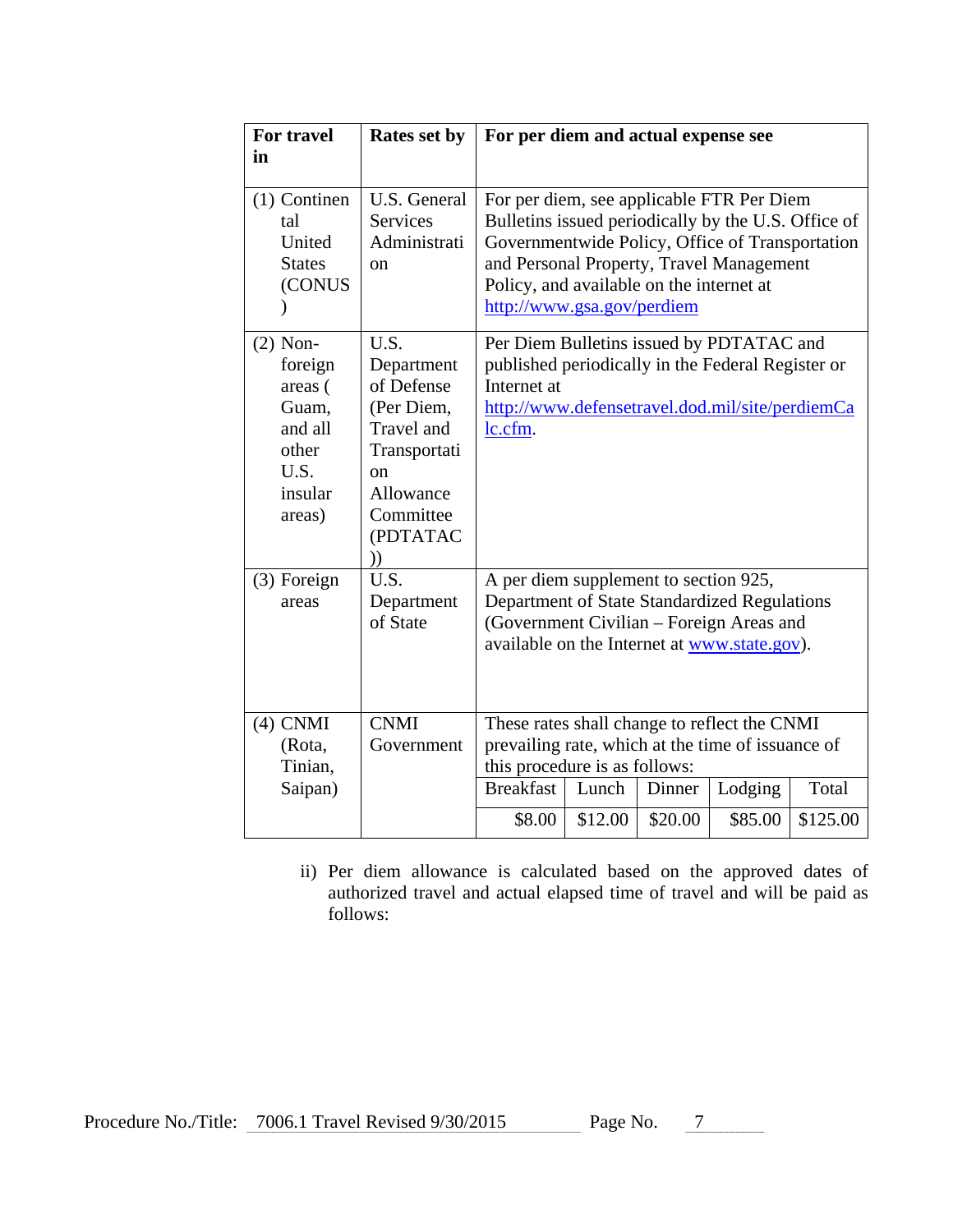| When travel is           | Your per diem allowance is            |                                             |  |  |
|--------------------------|---------------------------------------|---------------------------------------------|--|--|
| 6 hours or less          | 25% of the maximum applicable         | Meals<br>and                                |  |  |
|                          | Incidental Expenses (M&IE) rate only. |                                             |  |  |
| More than 6 hours but    | 50% of the maximum applicable Meals   | and                                         |  |  |
| less than 12 hours       | Incidental Expenses (M&IE) rate only. |                                             |  |  |
| More than 12 hours but   | 75% of the applicable M&IE rate only. |                                             |  |  |
| less than 24 hours, when |                                       |                                             |  |  |
| no lodging is required   |                                       |                                             |  |  |
| More than 12 hours but   |                                       | 75% of the applicable M&IE plus the maximum |  |  |
| less than 24 hours, when | lodging rate for the location.        |                                             |  |  |
| lodging is justified and |                                       |                                             |  |  |
| approved<br>by<br>the    |                                       |                                             |  |  |
| approving official       |                                       |                                             |  |  |
| 24 hours or more, on     | The day of departure                  | 75% of the applicable                       |  |  |
|                          |                                       | M&IE rate plus<br>the                       |  |  |
|                          |                                       | maximum lodging rate                        |  |  |
|                          |                                       | for the location.                           |  |  |
|                          | Full days of travel                   | 100% of the applicable                      |  |  |
|                          |                                       | M&IE rate plus<br>the                       |  |  |
|                          |                                       | maximum lodging rate                        |  |  |
|                          |                                       | for the location.                           |  |  |
|                          | The last day of travel                | 75% of the applicable                       |  |  |
|                          |                                       | M&IE rate only.                             |  |  |

- iii) Travel status begins at the time an individual is required to check-in at the carrier (two hours in advance of scheduled flight time). Travel status ends at the time the carrier reaches the final destination.
- iv) When a traveler crosses the international dateline, the actual elapsed travel time (rounded to the nearest full day) will be used to compute per diem rather than calendar days.
- v) If the traveler's scheduled flight time, including stopovers, exceeds 14 hours, a rest period not in excess of 24 hours at either an intermediate point or at the traveler's destination may be authorized. When a rest stop is authorized the applicable per diem rate is the rate for the rest stop location not in excess of 24 hours.
- vi) If travel is to a location where the per diem rate is insufficient to meet necessary expenses, the traveler may submit a request in advance of travel, containing pertinent lodging and meal cost data, for approval by the appropriate authorizing official as indicated in Part  $3(c)(i)-(v)$ . Appropriate circumstances may include when costs have escalated because of special events; lodging and meal expenses within prescribed allowances cannot be obtained nearby; and costs to commute to/from the nearby location consume most or all of the savings achieved from occupying less expensive lodging. To determine the actual subsistence rate, reasonable cost of lodging for the number of days authorized plus

| Procedure No./Title: 7006.1 Travel Revised 9/30/2015<br>Page No. |  |
|------------------------------------------------------------------|--|
|------------------------------------------------------------------|--|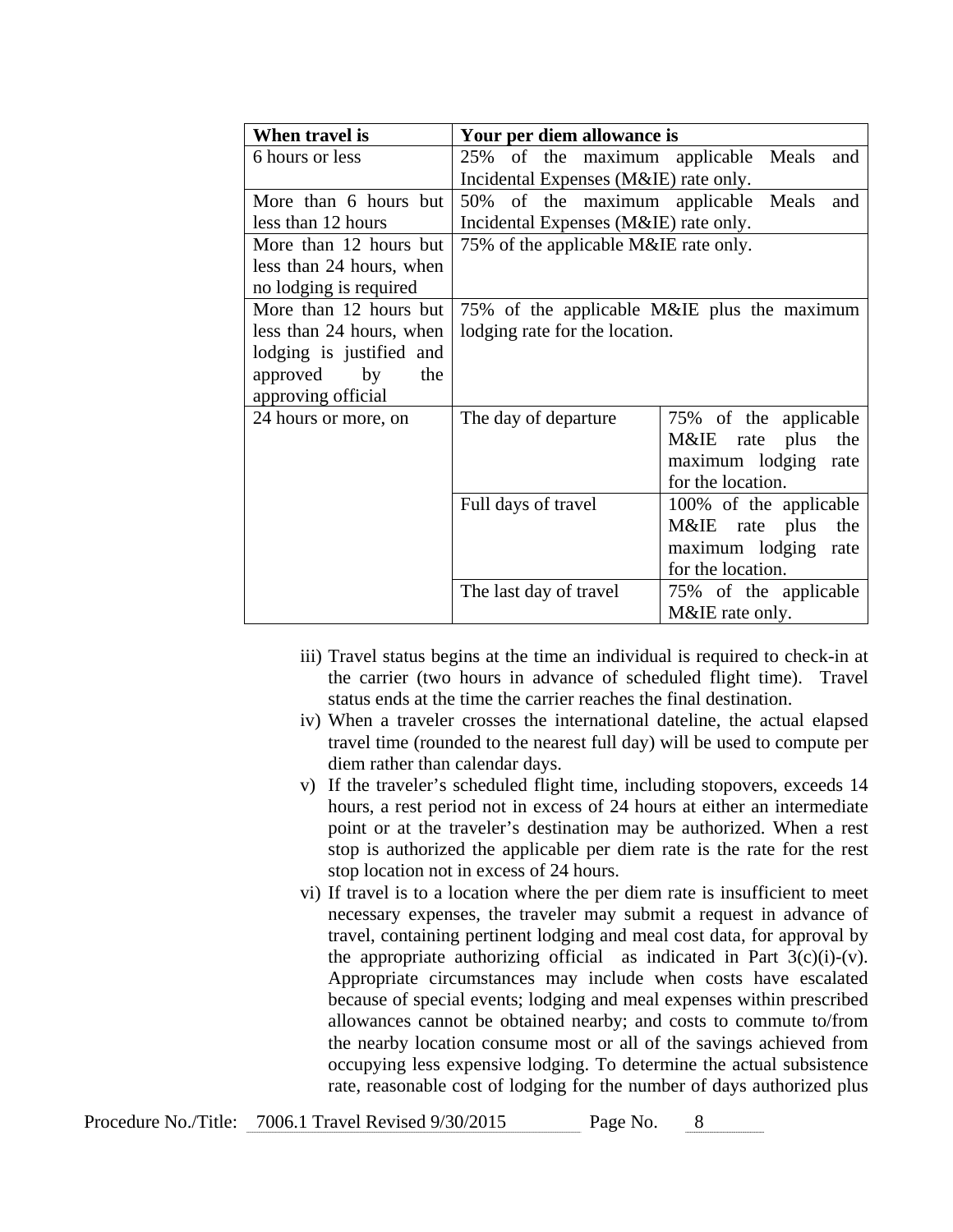the amount established for meals per day. Actual subsistence reimbursement shall not exceed 200% of the established per diem rate. Receipts for lodging, transportation, and any claimed miscellaneous expenses must be submitted with the travel voucher.

- c) Registration and Enrollment Fee: Registration/enrollment fees for meetings, conferences, courses, seminars, workshops, or similar events are allowable costs when the College employee is authorized to attend. Registration for conferences should not be secured until after the TA is approved.
- d) Miscellaneous Expenses: Reasonable miscellaneous expenses incidental to travel and conducting College business shall be reimbursed only when authorized by the approving official and accompanied by a written justification for each expense item. Such necessary and reasonable expenses include but are not limited to business office expenses (computer, fax, copy, or scanning services), telephone calls and data service related to College business, excess baggage fees for official business related baggage or cargo and associated baggage transfer fees (but not tips). Receipts should be obtained along with a description of the purpose and nature of the expense as it relates to College business. Receipts for telephone calls should indicate the telephone number, person contacted, and the purpose of the telephone call.
	- i) Expenses incurred by traveler such as fines for any parking tickets or traffic violations are not reimbursable.
	- ii) Taxes and gratuity (tips) are included in the per diem rate for meals and incidentals and are not reimbursable.
- e) Termination or cancellation of travel
	- i) Termination of travel due to illness, death or serious illness of a family member, or catastrophic circumstances directly affecting your home or other extraneous circumstances as approved by the President may be authorized prior to completion of temporary duty assignment. Termination of travel as a result of the traveler's own misconduct shall be at the expense of the traveler.
	- ii) Voluntary cancellation on the part of the traveler shall be at the expense of the employee and not NMC. Travelers on official travel status shall not voluntarily cancel their reservations if it will interfere with performance of official duties. Travelers who voluntarily delay their travel while on official duty enroute to home destination shall be charged annual leave for additional hours or days that they miss as a result of voluntary postponement of travel, if approved in advance per the annual leave regulations. Those travelers who voluntarily delay their travel while on official duty enroute to home destination without prior approval will be charged absence without leave (AWOL) and may be otherwise disciplined, including losing future travel privileges.
	- iii) Whenever a traveler plans in advance to deviate from the most direct route or itinerary for business-related travel or deviates from his/her

| Procedure No./Title: 7006.1 Travel Revised 9/30/2015 | Page No. |  |
|------------------------------------------------------|----------|--|
|------------------------------------------------------|----------|--|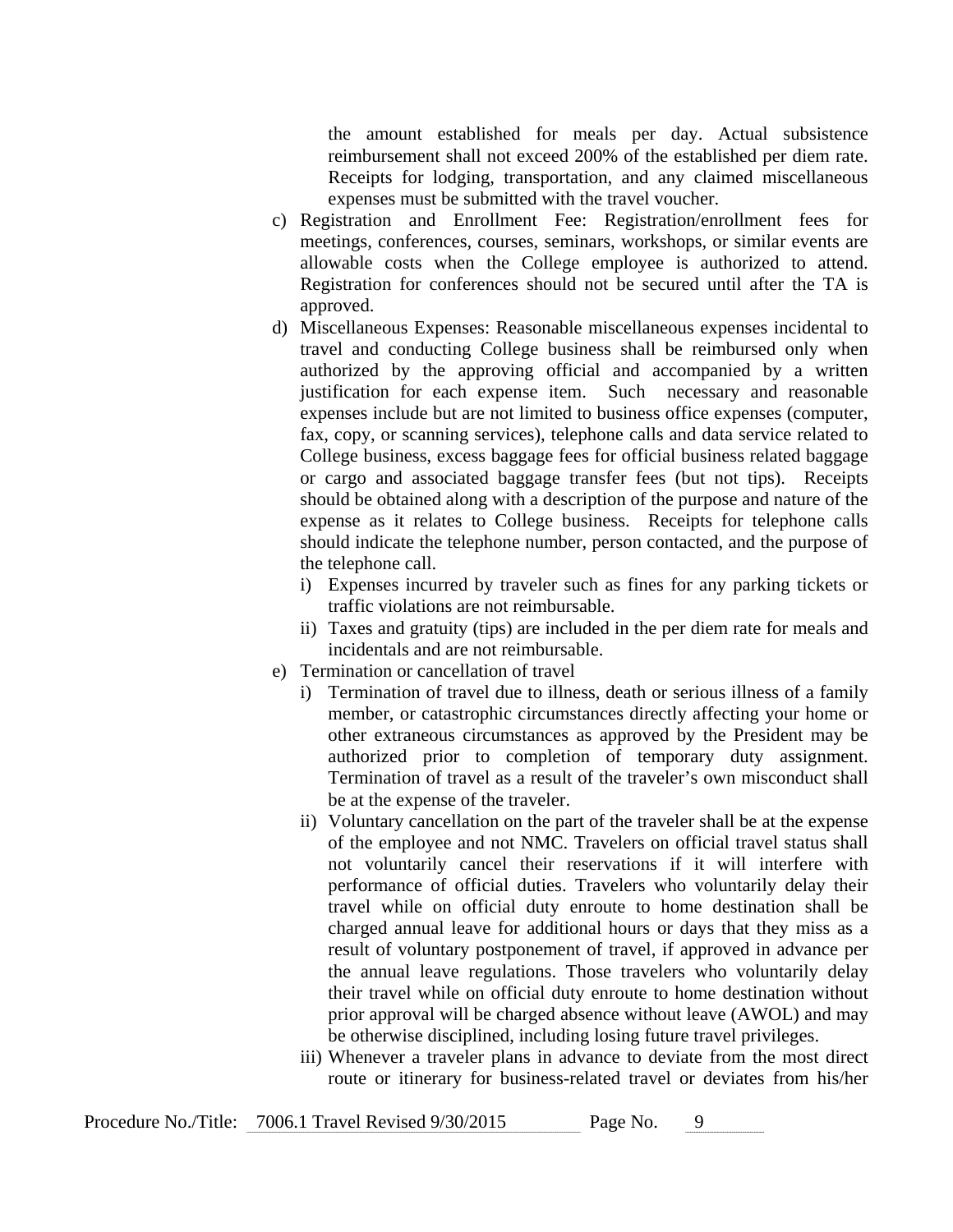approved travel for personal reasons not due to illness or injury, or other emergency circumstances outside of the traveler's control, approval for the deviation must be received in advance and the proper leave application must be filed with the voucher and approved by the authorized official. In addition, the traveler must attach the itinerary actually traveled in order to determine that the College paid only what was reasonable and necessary (i.e., what the College should have paid had the traveler departed in time to attend the authorized official travel function and back

- f) Persons Not Employed by the College: Actual travel expenses of individuals who are not College employees (i.e., persons who are called upon to contribute time and service) may be authorized by the President. Such individuals are subject to the same standards set by policy and procedures set forth herein as College employees when being reimbursed for travel. Expenditure authorities of departments requesting travel for non-College employees will be responsible for ensuring the individuals are made aware of the requirements of this procedure and as well as ensuring timely close out of travel authorizations.
- (5) Travel Advance
	- a) The College issues cash advances to authorized travelers in support of official College business. Cash advances are issued only for per diem and ground transportation as outlined in Part 4(a) and (b).
	- b) Travel advance checks shall generally be released no sooner than five days prior to scheduled departure. Ninety percent of the travel advance allowed shall be issued to the traveler. The remaining 10 percent shall be issued only upon the traveler's completion and filing of the appropriate support documents with the Finance Office within 15 working days upon completion of travel.
	- c) A traveler may have only one outstanding travel advance at any given time, and may not be allowed to receive other advances until the outstanding advance is properly closed or liquidated.
	- d) Travel advance should be considered as a loan to the traveler until proper reconciliation of approved travel expenses has been authorized and no outstanding amount is due to either the traveler or NMC.
	- e) Travel advances shall not include the cost of airfare. Exceptions may be made with prior approval by the President and are subject to NMC's Procurement Regulations (NMIAC § 95-50).
- (6) Close Out of Travel Authorizations
	- a) All travelers are solely responsible to close out all TAs upon completion of travel. To close out a TA, the Schedule of Expenses and Amounts to Be Claimed, located on the lower half of the TA form, must be completed and submitted along with required documentation. Travelers shall be held accountable for any missing documents or any failure to file in a timely

| Procedure No./Title: 7006.1 Travel Revised 9/30/2015 | Page No. |  |
|------------------------------------------------------|----------|--|
|------------------------------------------------------|----------|--|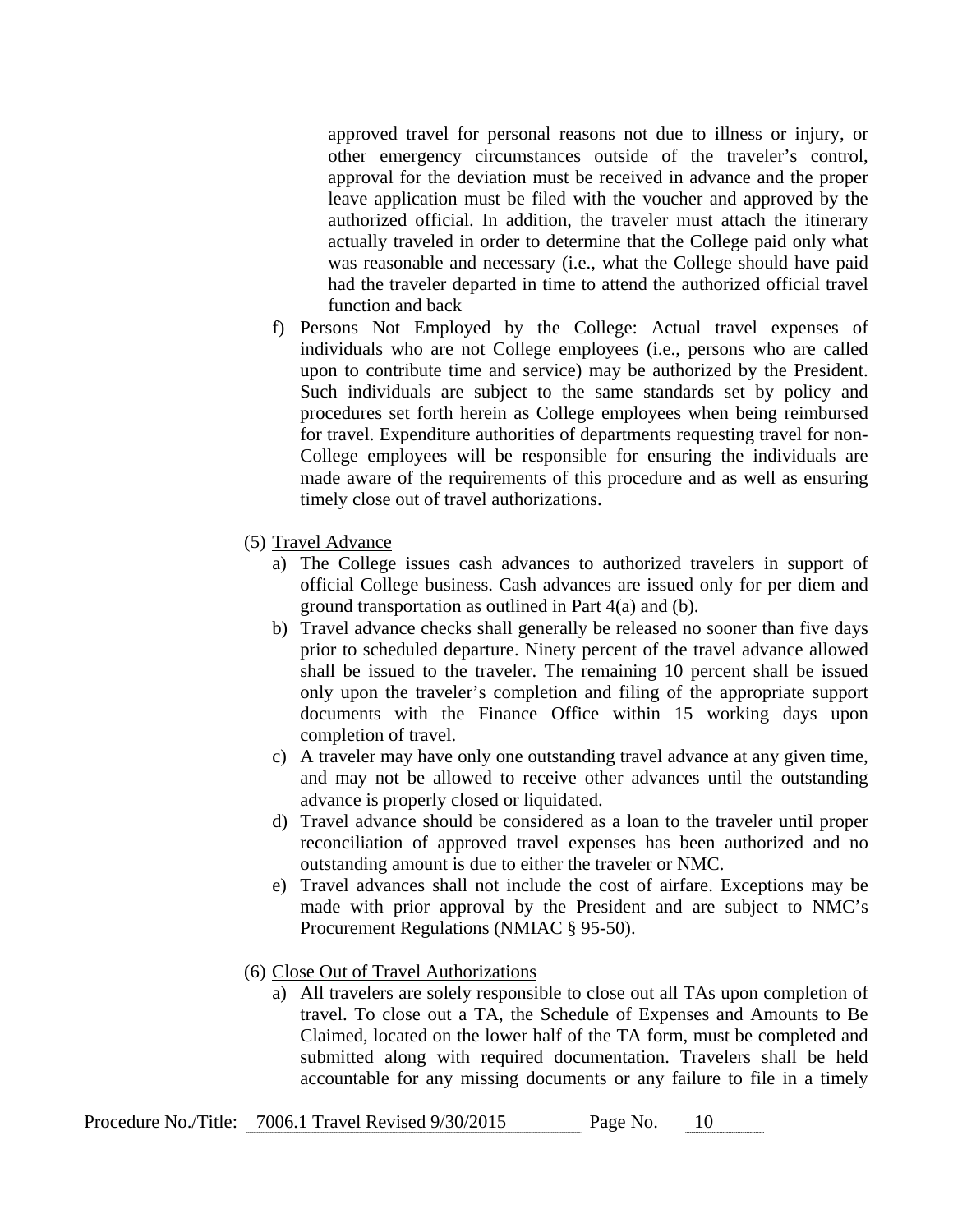manner. Travelers must file a travel voucher with supporting documentation within 15 working days upon completion of travel. Travelers who fail to submit travel vouchers and supporting documentation by this deadline will be subject to a payroll deduction of the entire amount of the advance per Part 6(k) and may be subject to applicable income taxes. Pursuant to Internal Revenue Code §1.62-2, if a traveler does not substantiate expenses or return excess advances travel advances timely, the advance is includible in wages and subject to income and employment taxes no later than the first payroll period following the end of the reasonable period

- b) The following documents are required to be submitted for all travelers who received a travel advance:
	- i) Schedule of Expenses and Amounts to Be Claimed, located on the bottom half of the TA form;
	- ii) An approved detailed trip report explaining the purpose of the travel, the event, meeting, or other official business function attended, and the benefit to the traveler and to NMC. All trip reports must be submitted to the traveler's supervisor for approval before submission to the Finance Office. The sufficiency of the trip report shall be determined by the traveler's supervisor, who shall approve the report and return to the traveler for submission to the Finance Office if the report is sufficient. If insufficient and not approved, the supervisor shall return the trip report to the traveler and request more information from the traveler for re-submission to the supervisor;
	- iii) Conference registration receipt, if applicable;
	- iv) Boarding passes;
	- v) Any unused ticket coupons;
	- vi) Receipts for ground transportation in excess of \$30 per day, including vehicle rental, insurance for rental car, fuel, shuttle, and taxi receipts. Receipts should be listed for each day. Taxi receipts should include the date, origin, destination, amount, and the names of other travelers in the vehicle, if any. If the amount advanced is less than the amount of the voucher on which it was deducted, the traveler will be reimbursed the net amount upon substantiation;
	- vii)Receipts for any necessary and reasonable miscellaneous expenses identified in Part 4(d). Receipts shall include the vendor name, location, date, and amount;
	- viii) For travelers using the actual subsistence rate, in addition to the above documents, including all receipts, including lodging, for all amounts claimed.
- c) Business related expenses incurred while on travel for official meetings or official entertainment and other similar expenses during the trip is not to be included when closing the TA. If necessary and justified, another means such as check request should be used to claim reimbursement.
- d) Close out of TAs for reimbursement of travel costs to NMC by third parties

| Procedure No./Title: 7006.1 Travel Revised 9/30/2015 | Page No. |  |
|------------------------------------------------------|----------|--|
|                                                      |          |  |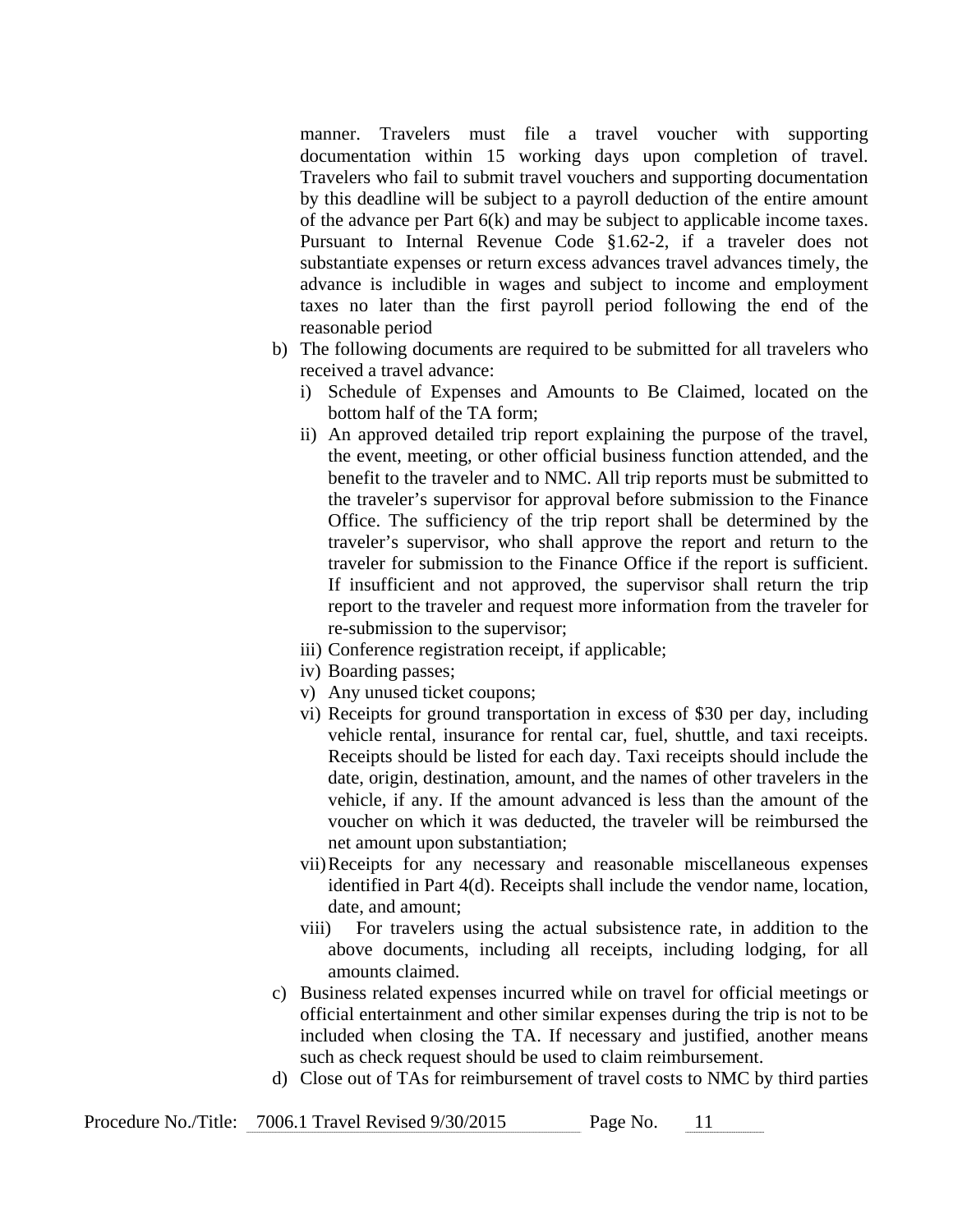shall be completed upon receipt of payment from the third party institution. All funds advanced to the traveler by NMC shall be reimbursed directly to NMC. The traveler shall provide all required documentation in Part 6(b).

- e) Affidavits will be accepted for missing required documents with written justification and approved by the President or Chairperson of the Board of Regents, as applicable. Mere inconvenience in the matter of taking receipts will not be considered. Excessive or repeated failures to provide complete documentation will be cause for submission of affidavits to be rejected.
- f) Responsibility for examination of TA close-out and supporting documentation rests with NMC's Finance Office staff. Vouchers must be accurate and expenses claimed authorized. If necessary, the Finance Office shall initiate the voucher for review by the appropriate authorizing officials and Chief Financial Officer. Notes shall be made by the examiner if any discrepancy exists and forwarded to the traveler for clarification or correction. Travelers must respond with the requested supporting information to avoid permitted payroll deductions.
- g) The College may disallow a traveler's claim for reimbursement if the traveler has not
	- i) Properly itemized expenses;
	- ii) Provided receipt required to support claim; or
	- iii) Claim an expense which was not authorized or not allowable by this procedure.
- h) Traveler must submit the applicable leave applications upon close out of the TA.
- i) Within 15 business days after the voucher was or should have been submitted, the travel section of the Finance Office will issue the traveler a notification of balance due including any discrepancies in the submitted documents and all amounts owed to NMC. This statement shall include the following:
	- i) The date of each travel resulting in an outstanding balance;
	- ii) The place of each travel resulting in an outstanding balance;
	- iii) The amount advanced for each trip;
	- iv) The amount owed for each trip;
	- v) The total amount owed;
	- vi) Any discrepancies or problems with the submitted documents; and
	- vii)Notification that the amount will be deducted from the employee's paycheck or withheld from Board of Regents member honorariums as applicable, unless resolved.
- j) If the travel advance exceeds reimbursement due, the undisputed balance will be deducted from the traveler's paycheck subsequent to the notice of the balance due, but no later than seven days after travel has been officially notified of amount due to NMC. For Board members, deductions shall be made from honorarium payments. For all non-employee travelers, including Board members, if future travel is approved as an exception under Part 3(f), deductions for amounts owed may be made from the per

| Procedure No./Title: 7006.1 Travel Revised 9/30/2015 | Page No. |  |
|------------------------------------------------------|----------|--|
|                                                      |          |  |